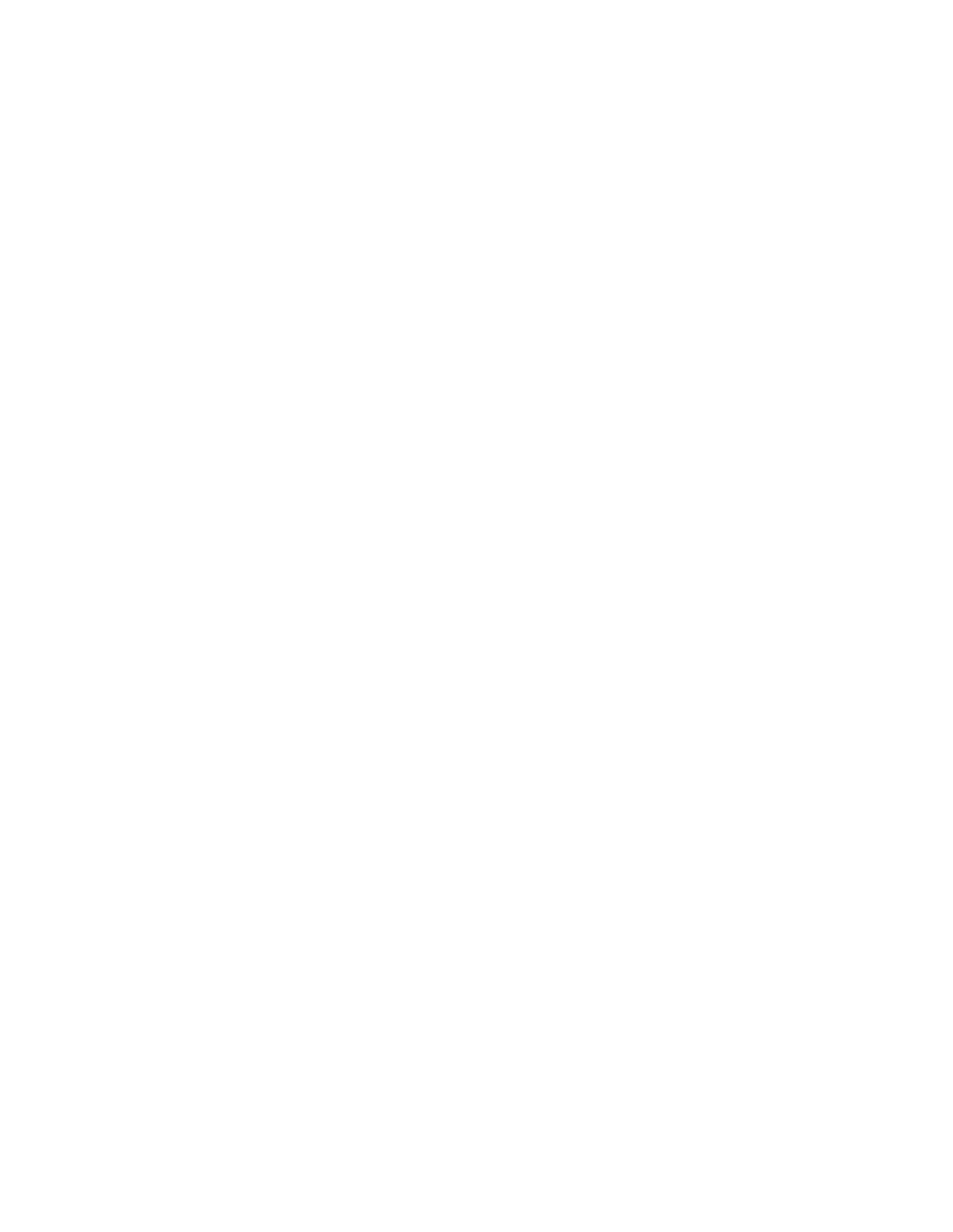#### **HILL, Chief Justice.**

[¶1] Jeral Dee Harshberger (Mother) appeals a district court order that transferred primary custody of the parties' two minor children to Charles A. Harshberger (Father). We affirm.

#### **ISSUES**

- [¶2] Mother states four issues in her brief:
	- I. Whether the district court committed an error of law, when it considered evidence from the date of the original divorce decree, to conclude there was a material change of circumstances to change custody, rather than considering evidence from the date of the most recent order modifying visitation, as prescribed by Wyo. Stat. Ann. § 20-2-204(c).
	- II. Whether the district court abused its discretion, when it concluded in its Decision Letter that "the evidence shows that frequent moving creates an expectation of upheaval for the children, and can negatively affect school work and relationships" without any expert testimony to prove the truth of the court's statement.
	- III. Whether the district court abused its discretion and/or committed an error of law, when it considered evidence of [Father's] unsubstantiated motions for contempt as a basis of changing custody.
	- IV. Whether the district court abused its discretion, when it changed custody to [Father], knowing that, at least once, he had been convicted for indecent exposure.

In his brief, Father simply reiterates the issues as presented by Mother.

## **FACTS**

[¶3] The parties were divorced in 1999. Mother was granted primary custody of the parties' two minor children. On February 5, 2004, Father filed a petition to modify custody wherein he sought primary custody of the children. The hearing on Father's petition was not recorded. When an appealed order is predicated upon testimony and evidence adduced at an unrecorded hearing our review is constrained: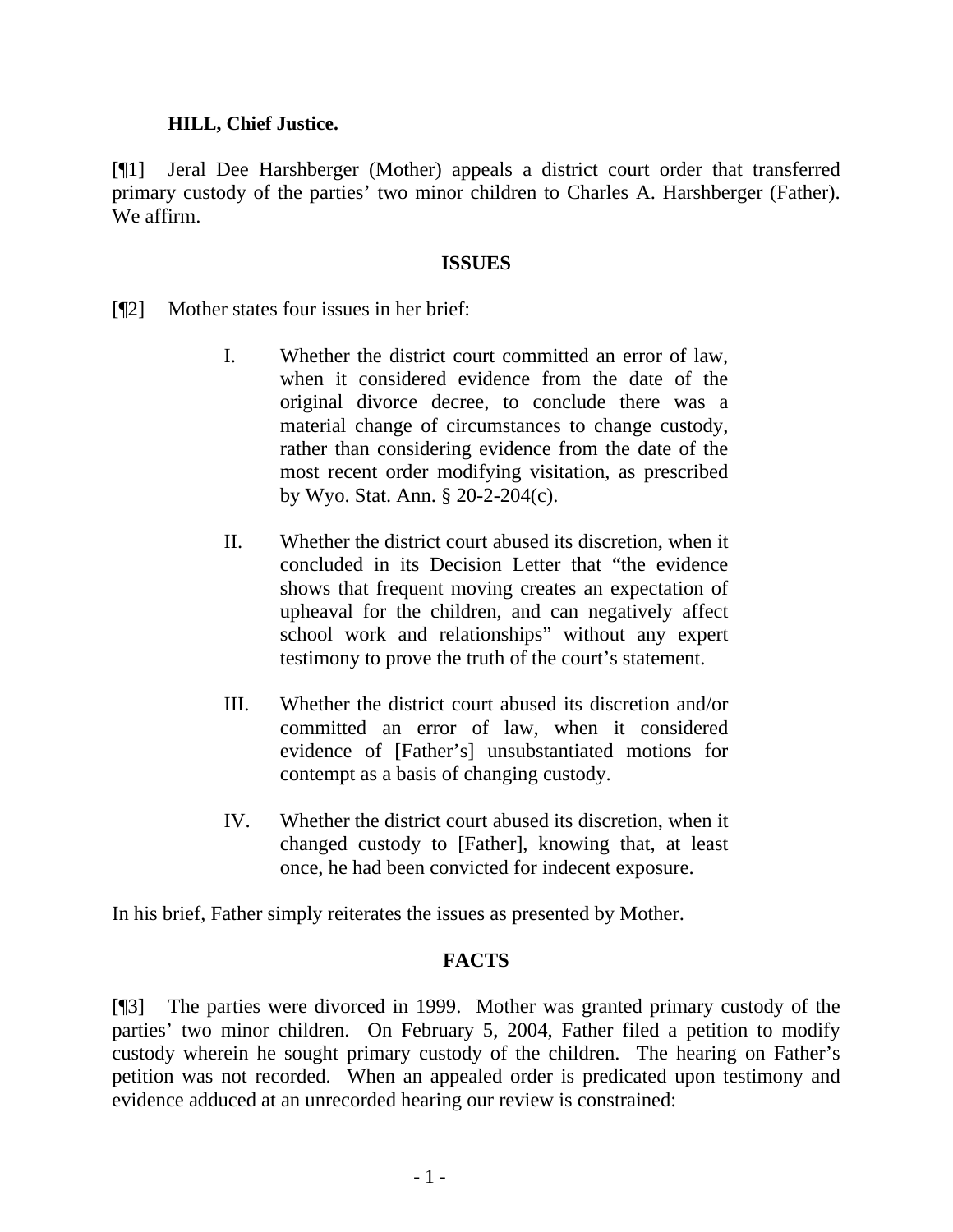When this Court does not have a properly authenticated transcript before it, it must accept the trial court's findings of fact upon which it bases any decisions regarding evidentiary issues. *Capshaw v. Schieck*, 2002 WY 54, ¶21, 44 P.3d 47, ¶21 (Wyo. 2002). The failure to provide a transcript does not necessarily require dismissal of an appeal, but our review is restricted to those allegations of error not requiring inspection of the transcript. Lacking a transcript, or a substitute for the transcript, the regularity of the trial court's judgment and the competency of the evidence upon which that judgment is based must be presumed. *Stadtfeld v. Stadtfeld*, 920 P.2d 662, 664 (Wyo. 1996); *Combs v. Sherry-Combs*, 865 P.2d 50, 55 (Wyo. 1993); and see *Wood v. Wood*, 865 P.2d 616 (Wyo. 1993) (dismissing appeal for lack of record, rather than affirming).

*Burt v. Burt*, 2002 WY 127, ¶7, 53 P.3d 101, ¶7 (Wyo. 2002).

[¶4] Since the lack of a transcript means that we must accept the trial court's findings of fact, we set forth the relevant portions of that court's Decision Letter:

> The Court considered the evidence and testimony presented at a hearing on July 23, 2004. The Court had previously heard evidence at hearings on motions for contempt, and at a hearing on a motion for counseling for [the parties' children, L.H. and T.H.] The Court finds that much of [Mother's] testimony lacks credibility. It is inconsistent with other testimony, vague, and often unsupported by evidence that is within [Mother's] control but for unknown reasons [Mother] chose not to present.

> The Court finds that circumstances have materially changed since the divorce in the following respects:

> 1. At the time of the divorce both parties lived in the Goshen County, Wyoming vicinity. Since then [Mother]  $* * *$  has changed residences thirteen (13) times. One of those moves occurred while the children were with [Father] for summer visitation, and 2 of the moves involved improved circumstances (from a 2 bedroom apartment to a 3 bedroom apartment to a house). However, the other moves are inexplicable.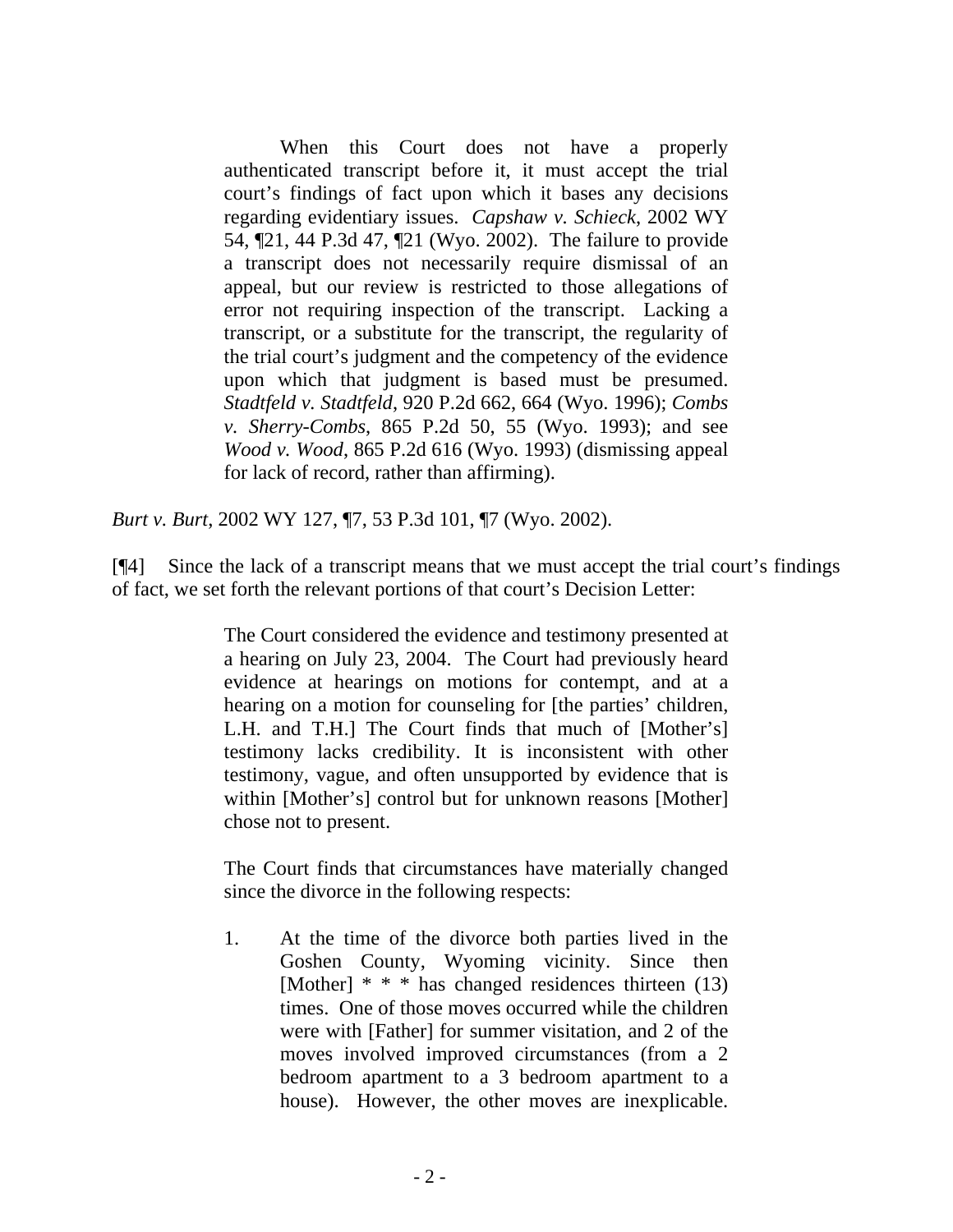[Mother] told [Father] she would move to keep him away from the children, and then she moved to Cody, taking them 350 miles from their father. No evidence suggested that [Mother] improved her employment situation by this move, particularly in light of the pay and the work hours she has in Cody. The evidence established that [Mother] is considering another change of residence. On the other hand, [Father] has remained in the parties' family home since the divorce. The evidence shows that frequent moving creates an expectation of upheaval for the children, and can negatively affect school work and relationships.

[Mother] testified that the girls, especially L.H., have excelled academically and socially in Cody. The Court finds this testimony, along with much of her other testimony, lacking credibility and unpersuasive. [Mother] did not introduce any school records. She did not present testimony from any school personnel. She is unaware of a "directed learning" program that [L.H.] is in. [Mother's] opinion about current school performance is entirely inconsistent with [L.H.'s] prior performance.

- 2. [Mother] has changed employment four (4) times since the divorce. She now works as a [certified nursing assistant], making \$900 per month. She works a 12 hour long night shift, requiring that she leave the children at night. She claims that her very elderly grandmother has consistently supervised the girls at night, but her testimony is not persuasive. Certainly, her job requires her absence when the girls require supervision and involvement about homework and activities. [Father] works 7:30 a.m. to 11 a.m. and noon to 5:30 p.m. Monday through Friday, and part of Saturdays, depending on the time of year. He has remarried, and if custody is changed, his wife will arrange to be at home about the time the girls get home from school each day.
- 3. [Father] established that [Mother] has consistently interfered with his relationship with [L.H. and T.H.] The Court file indicates that [Father] sought the Court's assistance with [Mother's] failure to cooperate in his relationship with the girls three (3) times before, on May 21, 2001, on September 25, 2002, and again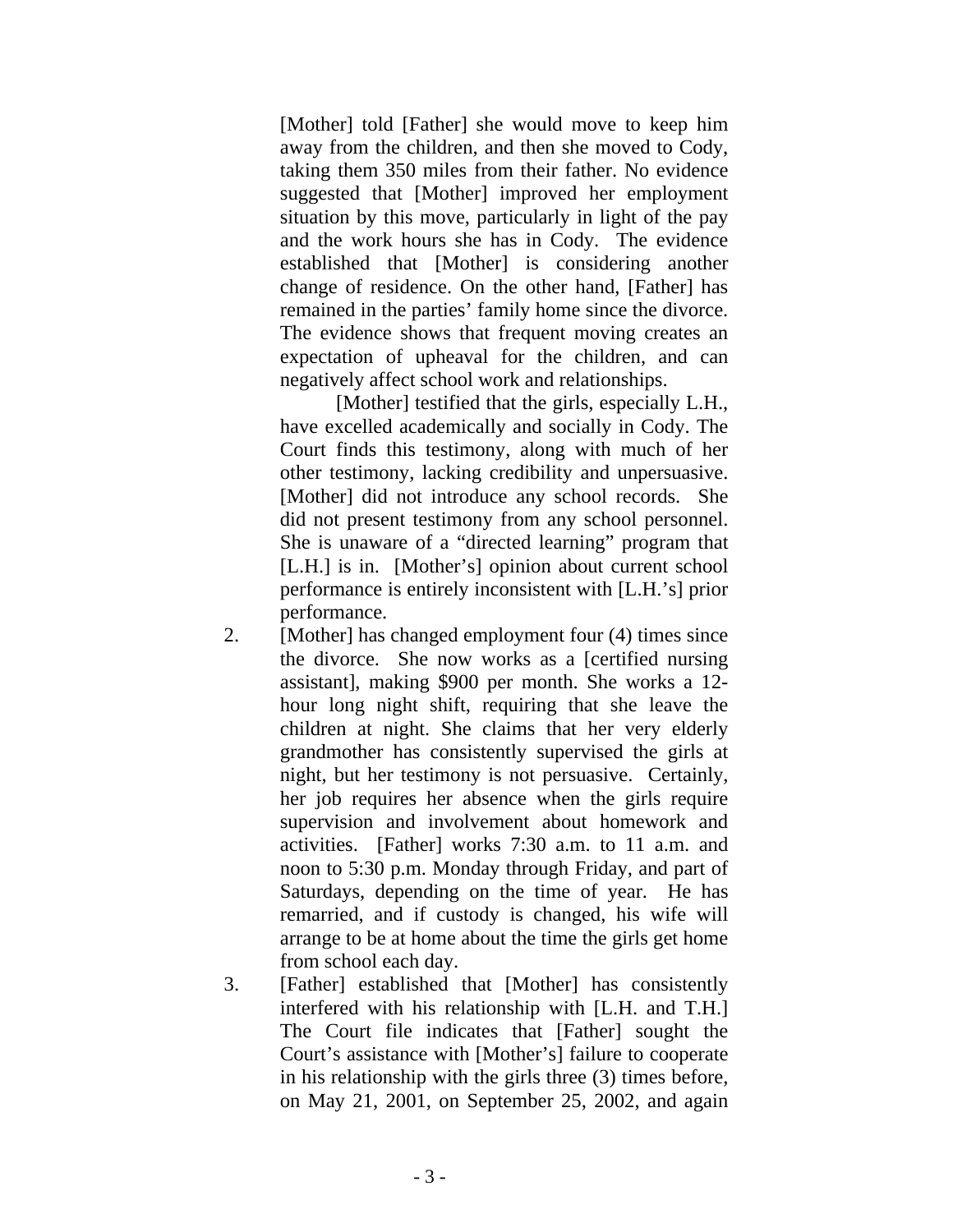on April 2, 2003. The evidence showed that [Mother] has scheduled or permitted the girls to participate in activities which conflict with his visitation. She has called [Father] derogatory names in front of the children, and has told the children that [Father] has a new family and doesn't love them any more. [Mother] also interferes with [Father's] relationship with the girls emotionally. She makes statements to the girls during their visits which are emotionally harmful and place them in a position of having to choose between parents emotionally (ie: "I can't live without you" and "I'm so lonely"). [Mother] fails to recognize the impact of such statements on the girls, and claims to only be "expressing her concern for them." Although the Court's decree requires the parties to provide copies of records and information they obtain about the girls' education to each other, [Mother] has consistently refused to do so. She continued this refusal through the hearing, stating that she didn't have the time to get copies of school records for [Father] and that he could get them for himself. The evidence established that [Father] has attempted to obtain the girls' school records direct from the Cody schools, but inexplicably the Cody schools refused until faced with a subpoena from the Court.

4. Since the divorce decree [T.H.] has displayed signs of extreme social withdrawal. During the 2000-2001 school year [T.H.'s] pre-school recommended that she be professionally evaluated and possibly counseled. [Mother] refused these recommendations. During the past year [Mother] accused [Father's] step son of inappropriately touching [T.H.]. The Wyoming Department of Family [S]ervices investigated those allegations and found them to be unsubstantiated. However, in the course of their investigation DFS observed [T.H.'s] behavior and again recommended professional counseling. [Mother] refused, and [Father] petitioned the Court for an order requiring counseling. The Court ordered counseling for [T.H.] by a counselor selected jointly by the parties. [Mother] claims that she unilaterally selected a counselor who has seen [T.H.]. She failed to present any evidence from that counselor, or any records or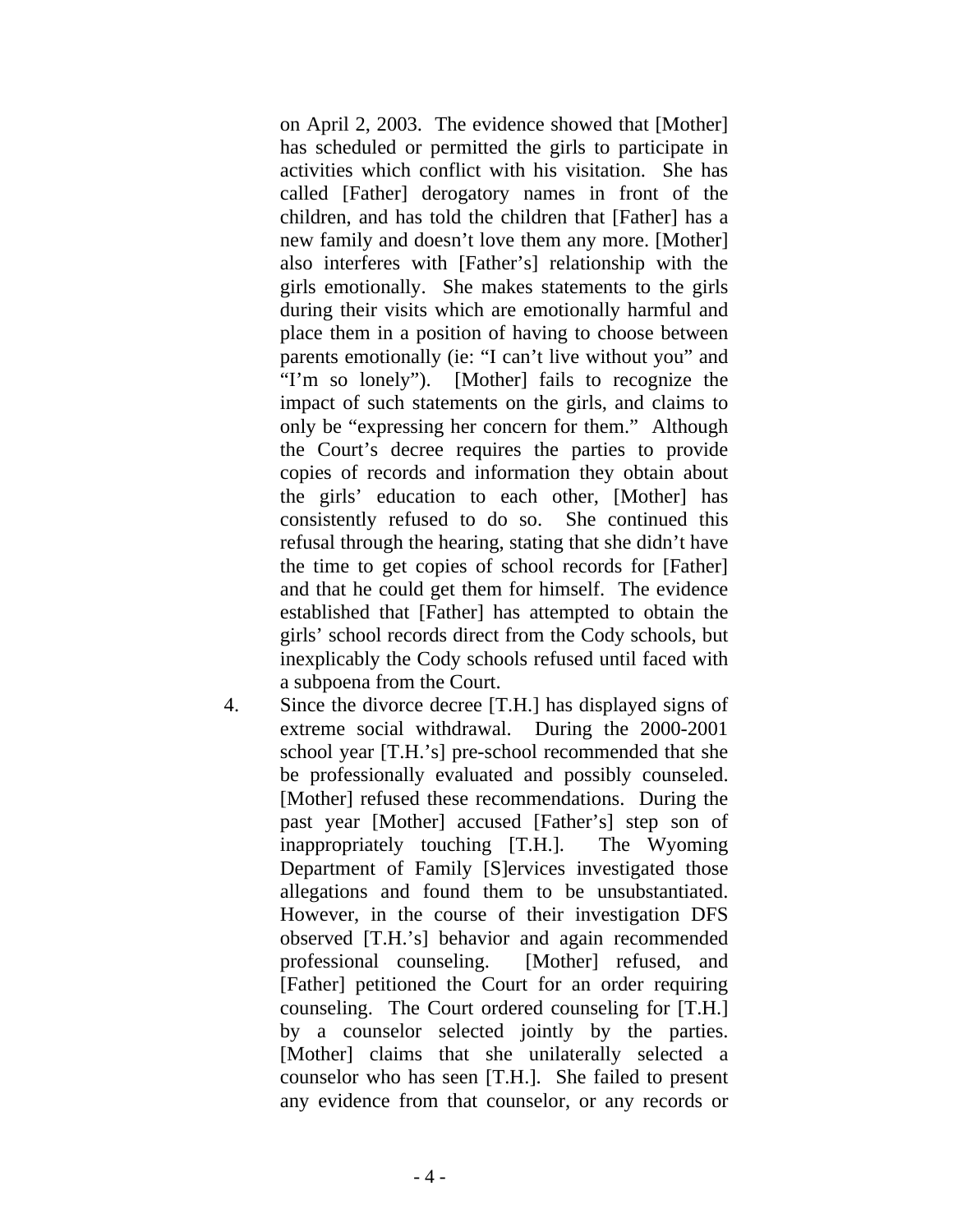evaluations. The counselor has refused to speak with or include [Father]. No information or recommendations were provided to [Father] for use during this summer visitation. This summer, [T.H.] continues to exhibit extreme withdrawal. She does not speak to anyone except her father and sister, does not interact with other children, and won't look at or converse with guests at home. A preponderance of the evidence establishes that [T.H.'s] condition is largely ignored by [Mother] and that [Mother] shuts [Father] out from information about or involvement in any evaluations or counseling.

5. The evidence established that [Mother] emotionally involved the girls in this dispute by telling them that if custody is changed "she will never be able to see the girls again."

These changes in circumstances, taken together, are material and support a change in custody.

The factors in W.S. § 20-2-201 support a change of custody. The evidence establishes that [Father] has a greater ability to "provide adequate care, including arranging for each child's care by others." [Father] has better ability to recognize and understand the children's educational, social and psychological needs. He is less likely to involve the children in an emotional tug of war between their parents. [Father] is more likely to permit the children to have and develop a relationship with both of their parents. He will provide appropriate educational and psychological care for the children, and is better able to insure that [Mother] is involved in those matters.

The Court finds that it is in the best interests of [L.H. and T.H.] that primary custody be changed to [Father].

Mother has appealed the district court's order changing primary custody of the parties' children.

#### **STANDARD OF REVIEW**

[¶5] Custody, visitation, child support, and alimony are all committed to the sound discretion of the district court. It has been our consistent principle that in custody matters, the welfare and needs of the children are to be given paramount consideration. The determination of the best interests of the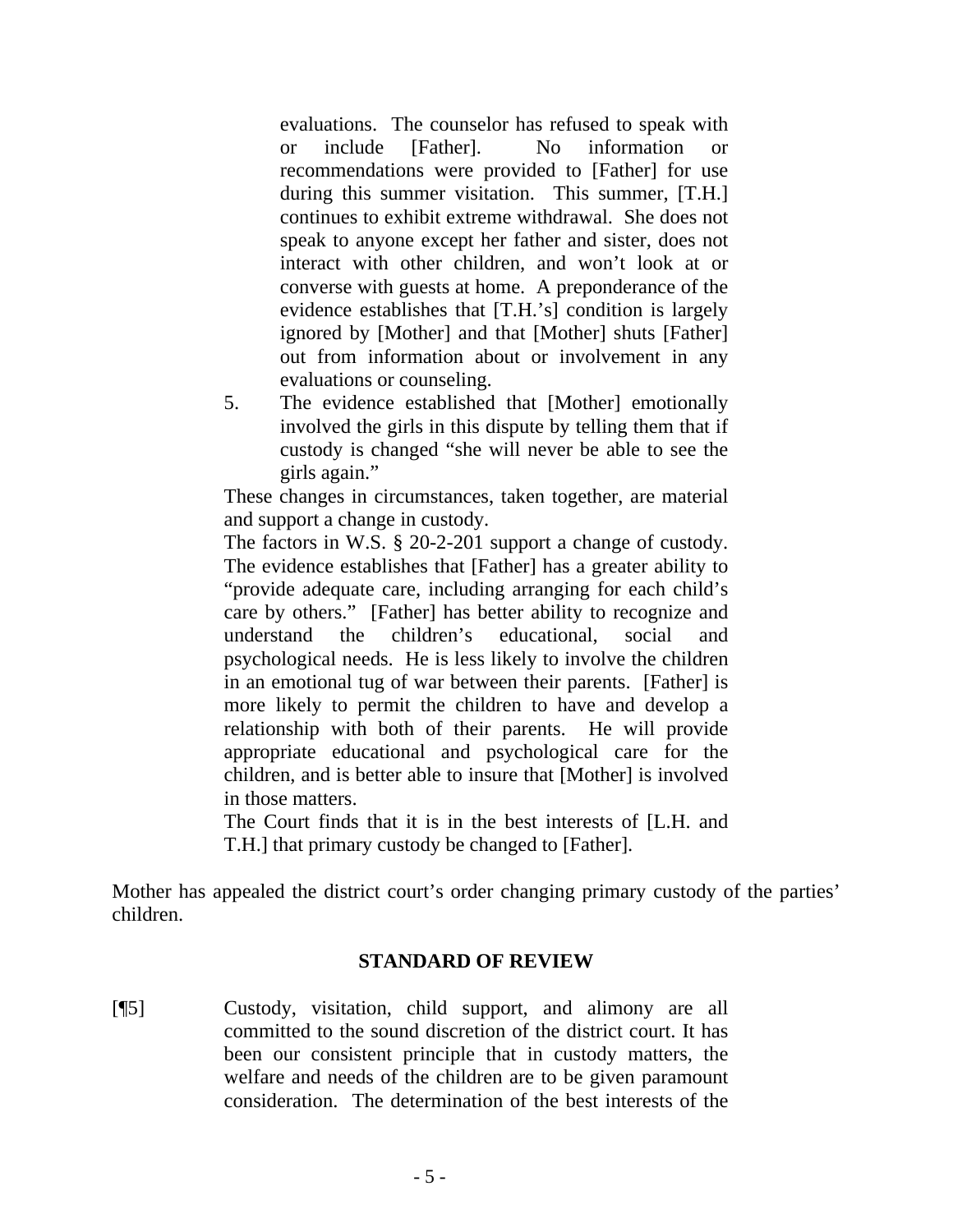child is a question for the trier of fact. We do not overturn the decision of the trial court unless we are persuaded of an abuse of discretion or the presence of a violation of some legal principle.

*Resor v. Resor*, 987 P.2d 146, 148 (Wyo. 1999) (quoting *Reavis v. Reavis*, 955 P.2d 428, 431 (Wyo. 1998)). "Judicial discretion is a composite of many things, among which are conclusions drawn from objective criteria; it means [exercising] sound judgment…with regard to what is right under the circumstances and without doing so arbitrarily or capriciously." *Pace v. Pace*, 2001 WY 43, ¶9, 22 P.3d 861, ¶9 (Wyo. 2001); *Vaughn v. State*, 962 P.2d 149, 151 (Wyo. 1998) (quoting *Martin v. State*, 720 P.2d 894, 897 (Wyo. 1986)).

# **DISCUSSION**

[¶6] The lack of a transcript of the hearing on Father's petition to modify custody means that we accept the district court's findings of fact. As a consequence, our review is effectively limited to determining whether or not an error of law appears on the record. To the extent that Mother contests the factual findings of the district court we will not consider her arguments. After sifting through Mother's arguments, we have managed to discern arguments that arguably could be characterized as claims of legal error in the first, third, and fourth issues set out in her brief. We will address each of those in turn.

[¶7] In the Decision Letter the district court cited Mother's thirteen relocations since the divorce as one of the factors in its decision to award custody to Father. Mother contends that the court erred by considering this factor because this Court has held that a custodial parent has the right to move, and so relocation cannot be grounds for a substantial or material change in circumstances. A review of our case law reveals that Mother's characterization of our case law is accurate as far as it goes, but she neglects a limitation and an exception to our teaching.

[¶8] Our first foray into this area was in *Martin v. Martin*, 798 P.2d 321 (Wyo. 1990). There the district court had entered a joint custody order providing that if either party moved from Laramie, primary custody would automatically vest with the non-moving party. We rejected such a scheme because it circumvented the district court's duty to evaluate custody decisions on the best interests of the children. *Id.* at 323.

[¶9] In *Love v. Love*, 851 P.2d 1283 (Wyo. 1993), the custodial parent sought to move to another state in order to advance her educational opportunities. We noted that relocation cases were fact sensitive inhibiting the adoption of a bright line test. *Id.* at 1287-88. We concluded that our review of district court decisions in relocation cases would look "closely at balancing the continued rights of the parties with the best interests of the children as established at the time of divorce." *Id*. at 1288. Despite our declaration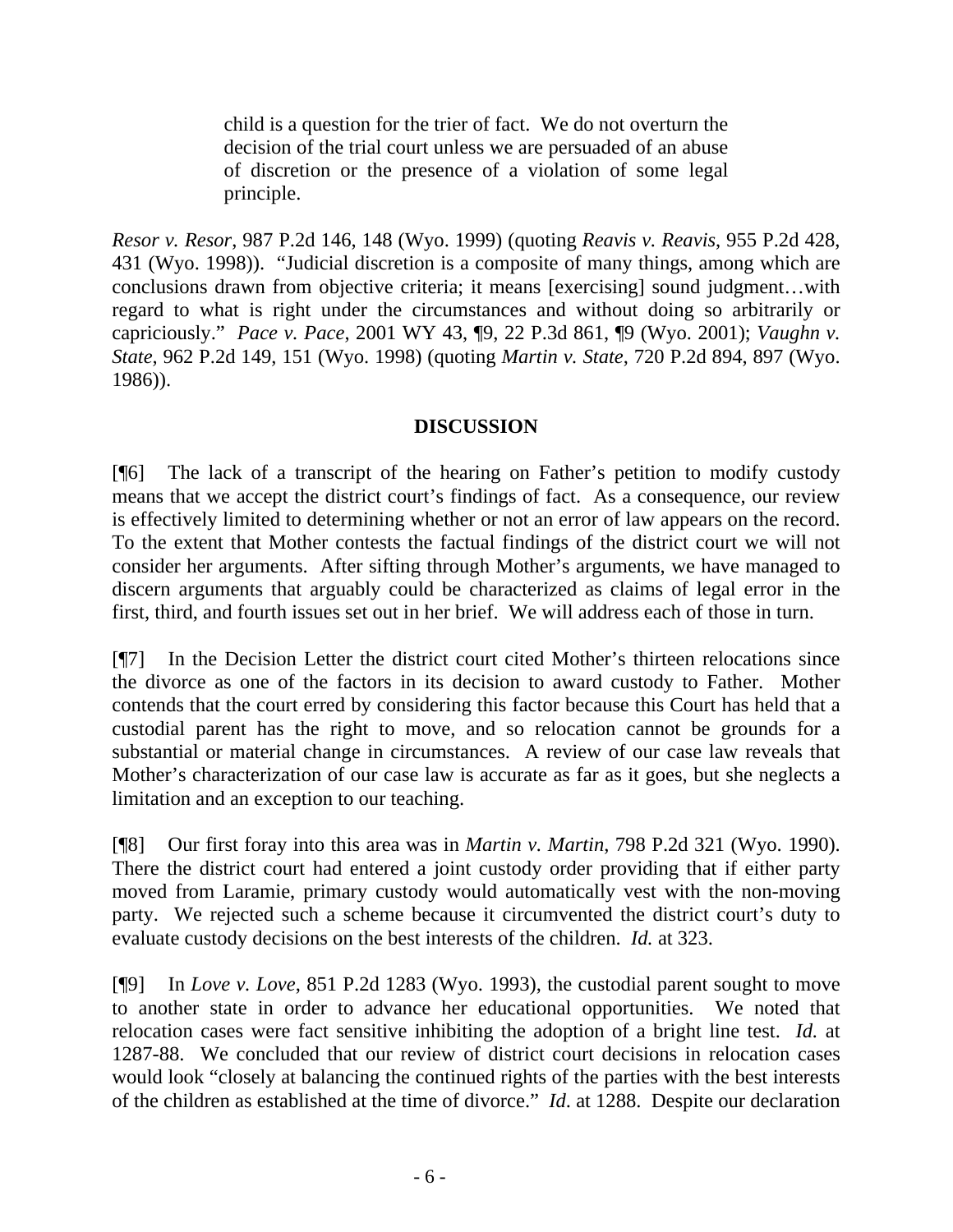that we would eschew a bright line test, we proceeded to adopt a test to be utilized in evaluating relocations by a custodial parent:

> It would be incongruous for a court, when presented with a custodial order originally based upon the best interests of the child, to refuse to support the efforts of the custodial parent to maintain and enhance **their** standard of living, albeit in another jurisdiction. So long as the court is satisfied with the motives of the custodial parent in seeking the move and reasonable visitation is available to the remaining parent, removal should be granted.

*Love*, 851 P.2d at 1288-89 (emphasis in original) (quoting *Arquilla v. Arquilla*, 85 Ill.App.3d 1090, 41 Ill.Dec. 450, 452, 407 N.E.2d 948, 950 (1980)). In the end, we upheld the district court's conclusion that the mother had good reason for the relocation, and that "there was no reason to suggest that mother [would] not continue to provide a caring, nurturing environment for her children." *Id*. at 1289.

[¶10] In *Gurney v. Gurney*, 899 P.2d 52 (Wyo. 1995), we held that when both parents inform the court that a joint custody arrangement is not working, a sufficient change in circumstances justifying the reopening of the custody order had been presented to the district court. *Id.* at 55. In affirming the district court's decision to award primary custody to the father, we noted that the mother had correctly noted that her relocation to another city was not, in itself, a material change in circumstances. *Id*. (citing *Love*, 851 P.2d at 1288-89). However, we noted that the district court could have reasonably concluded that the conditions resulting from the move contributed to the parties' inability to agree and communicate, which were sufficient to constitute a sufficient change in circumstances. *Id.* at 55.

[¶11] Finally,<sup>1</sup> in *Watt v. Watt*, 971 P.2d 608 (Wyo. 1999) we considered the constitutional implications of a custodial parent's relocation. The mother had been awarded primary custody of the parties' children. The divorce decree provided for an automatic change of custody to the father if the mother were to move more than 50 miles from their town of residence. The mother, seeking to attend graduate school, asked the district court to allow her to move more than 50 miles. The district court acknowledged that the automatic change clause was improper. Nevertheless, after a hearing, the court ordered a change of custody. *Id.* at 611-12. We began our analysis with a review of the prior decisions in *Love* and *Gurney* and concluded that:

<span id="page-8-0"></span><sup>1</sup> *See Resor v. Resor*, 987 P.2d 146 (Wyo. 1999) for an analysis of our decisions in *Love* and *Watt* and their application in the context of the initial custody decision.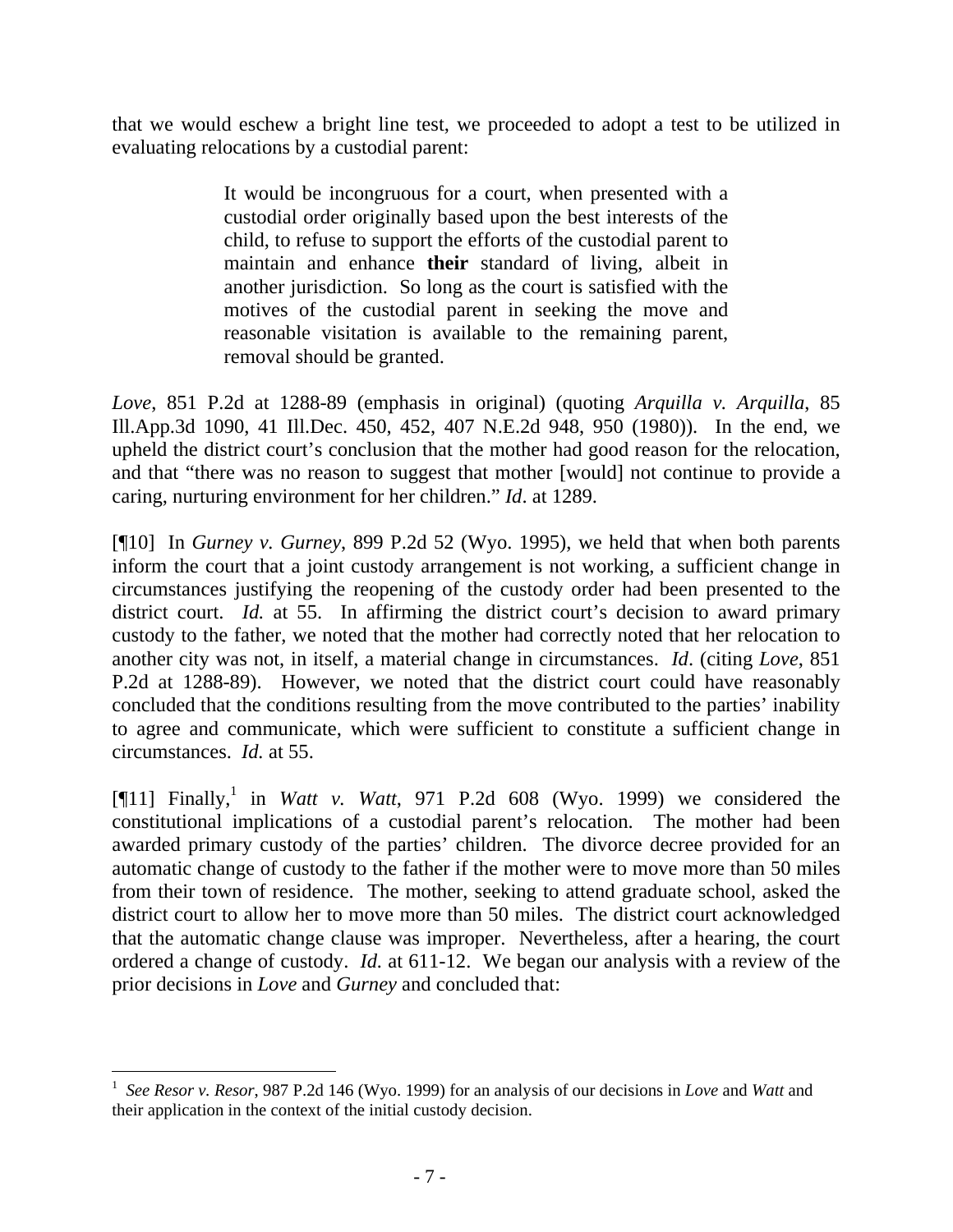[r]elocation as a substantial and material change in circumstances was foreclosed by the decision in *Love*. Our decision established a strong presumption in favor of the right of a custodial parent to relocate with her children, assuming that the criteria articulated in *Love* are satisfied. After *Love*, we again held that a relocation, by itself, is not a substantial or material change in circumstances sufficient to justify a change in custody order. *Gurney v. Gurney*, 899 P.2d 52, 55 (Wyo. 1995) (citing *Love*, 851 P.2d at 1288-89). *Love* and *Gurney* together capture a rule that a relocation by a custodial parent, where the motivation for the relocation is legitimate, sincere, in good faith, and still permits reasonable visitation by the non-custodial parent, is not a substantial and material change in circumstances. A trial court abuses its discretion in making a contrary ruling that such a move amounts to a substantial and material change in circumstances.

*Watt*, 971 P.2d at 614. After noting that there was a constitutional right to travel under the federal and Wyoming constitutions and that there were inherent inequities in allowing a non-custodial parent but not the custodial parent to relocate without restraint, we held:

> In light of our prior cases, and our concern for the protection of constitutional liberties of the citizens of the State of Wyoming, we hold that an intrastate relocation by a custodial parent, taking the children along, cannot by itself be considered a change in circumstances sufficiently substantial and material to justify reopening the question of custody. …

> This precept also applies to factors that are derivative of the relocation. The custodial parent's right to move with the children is constitutionally protected, and a court may not order a change in custody based upon that circumstance alone. Some other change of circumstances, together with clear evidence of the detrimental effect of the other change upon the children is required. Such a circumstance necessarily would have to be sufficiently deleterious to the welfare of the children that by itself would serve as a substantial and material change in circumstances even in the absence of a relocation.

*Watt*, 971 P.2d at 616-17. We reversed the district court's order changing custody but added that relocation could be the basis for modifying visitation, if not custody. *Id.* at 617.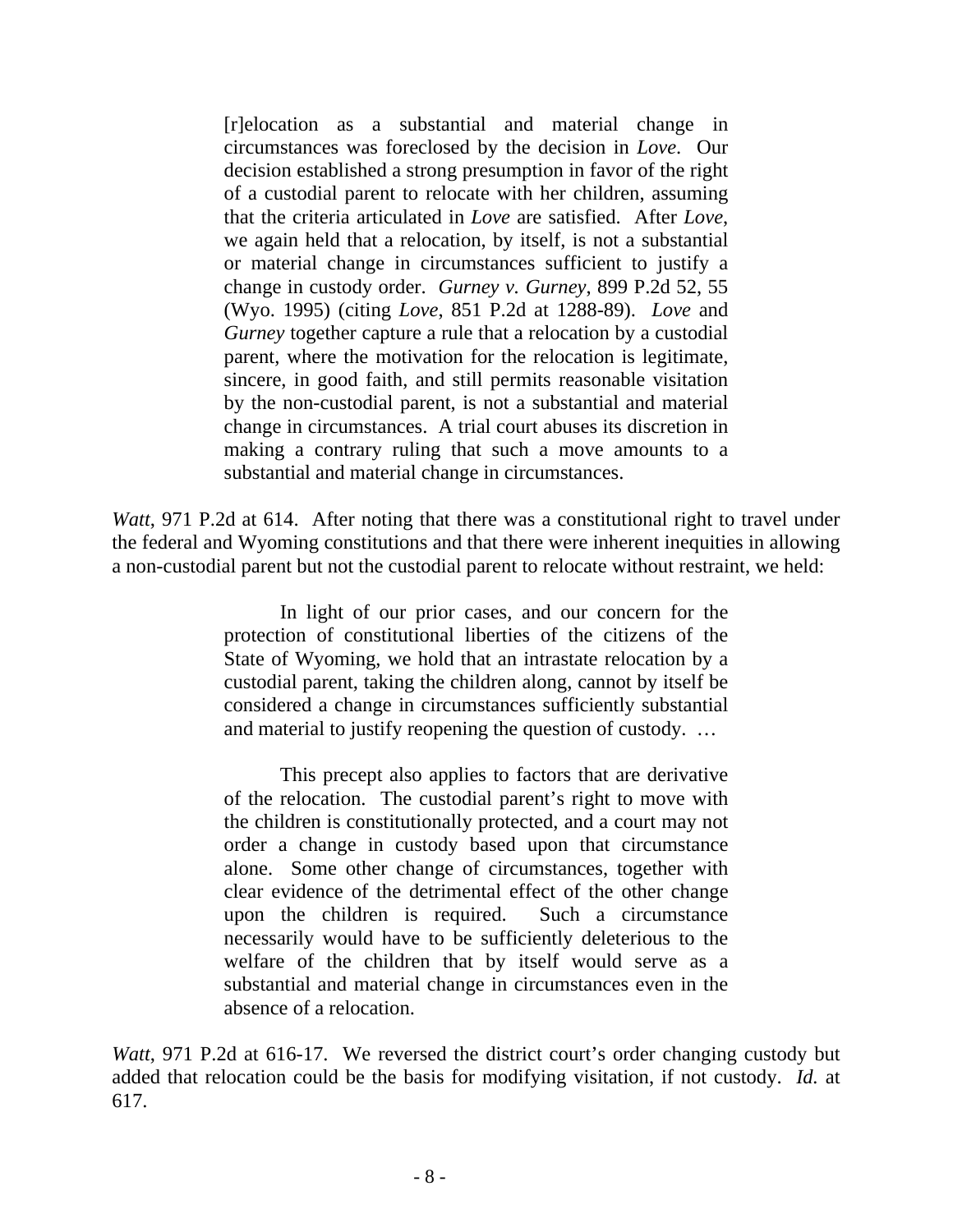[¶12] To summarize, our precedent is quite clear that relocation, by itself, cannot be a substantial and material change in circumstances sufficient to justify reopening a custody order. That precept is also applicable to any factors that are derivative of relocation. What Mother has failed to acknowledge in her argument, however, is that our precedent does not preclude the district court from considering the effects of relocation on the children so long as there is some other circumstance that is "sufficiently deleterious to the welfare of the children that by itself … would serve as a substantial and material change in circumstances even in the absence of a relocation." *Watt*, 971 P.2d at 617; *see Gurney*, 899 P.2d at 55 (Where a custody order was properly reopened because both parties asserted that joint custody was not working, district court could have reasonably concluded that factors derivative of the relocation could have contributed to parties' inability to agree and communicate.). Furthermore, our cases stress that the rule set forth in *Love* and its progeny is predicated upon the motivation for the relocation being in good faith. *Love*, 851 P.2d at 1288-89 ("So long as the court is satisfied with the motives of the custodial parent in seeking the move…removal should be granted."); *Watt*, 971 P.2d at 614 ("*Love* and *Gurney* together capture a rule that a relocation by a custodial parent, where the motivation for the relocation is legitimate, sincere, in good faith, and still permits reasonable visitation by the non-custodial parent, is not a substantial and material change in circumstances.").

[¶13] Here, a review of the record shows that the district court did not abuse its discretion by considering Mother's numerous relocations since the parties' divorce. The court's Decision Letter sets forth various factors independent of the relocations that could establish the existence of a substantial and material change in circumstances justifying the decision to reopen the custody order: (1) Mother had not maintained stable employment and had not provided adequate supervision of the children; (2) Mother had repeatedly interfered with Father's parental and visitation rights; (3) Mother had failed to provide adequate treatment to the youngest daughter for her emotional problems until compelled to provide therapy by court order, and even thereafter she refused to provide Father with any information about the results of the therapy; and (4) there was evidence that Mother had attempted to emotionally manipulate the children against their Father. Collectively, or individually, these factors support the district court's decision to reopen the custody order. Moreover, the court made a specific factual finding that Mother's motivation for at least one of her moves was not in good faith: "[Mother] had told [Father] that she would move to keep him away from the children, and then she moved to Cody, taking them 350 miles from their father." In either case, it appears on the record before us that there was a sufficient basis for the court to consider Mother's multiple relocations and their impact on the children in making the best interest determination.

[¶14] In a related argument, Mother contends that the district court erred when it considered relocations that occurred before the court modified the parties' custody and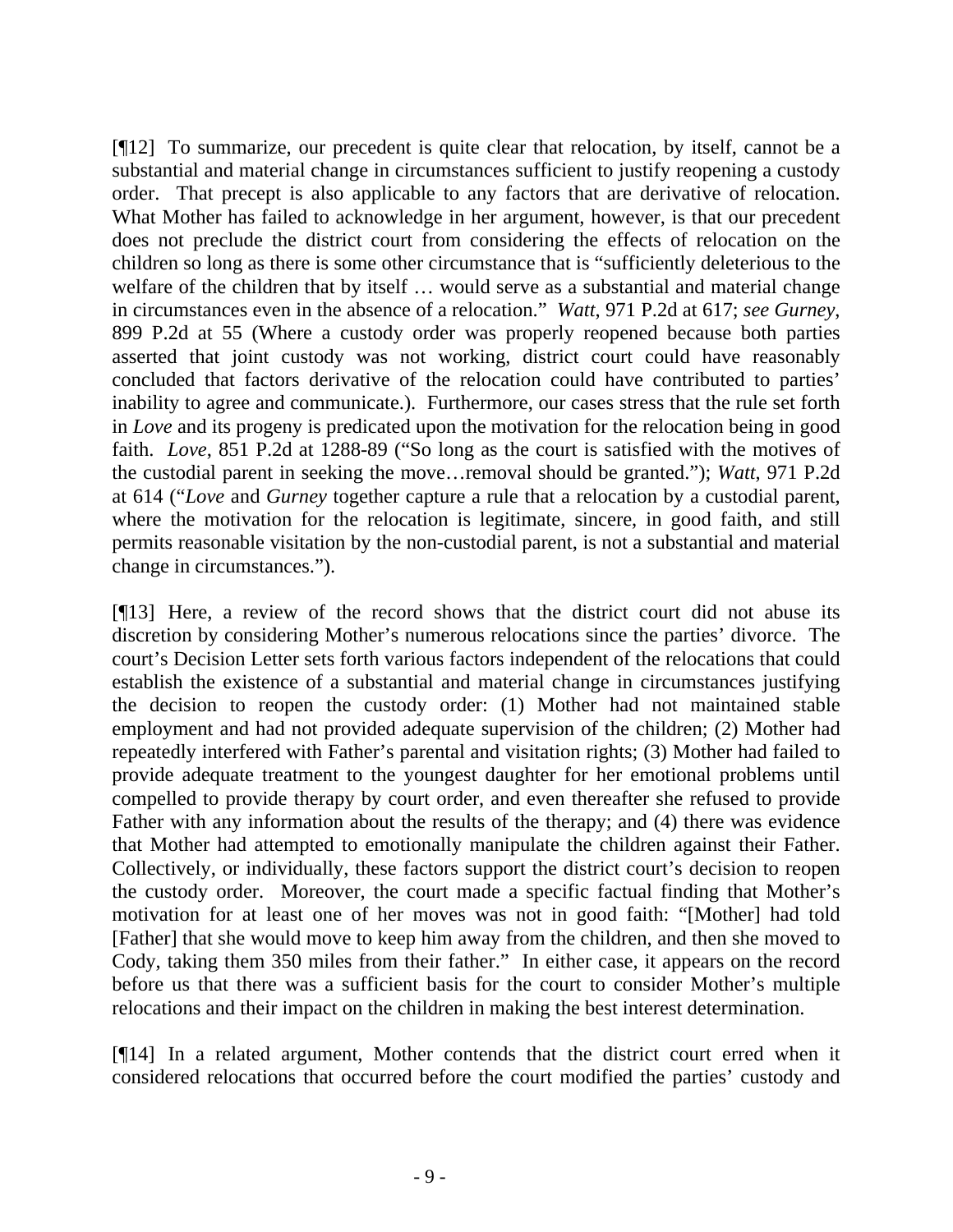support order on July 8, 2003. Similarly, she claims that the court also considered employment changes that occurred before this date.

[¶15] Mother cites to the Wyoming statutes:

## **§ 20-2-204. Enforcement and modification.**

…. (c) A court having jurisdiction may modify an order concerning the care, custody and visitation of the children if there is a showing by either parent of **a material change in circumstances since the entry of the order in question** and that the modification would be in the best interests of the children pursuant to W.S. 20-2-201(a). [Emphasis added.]

Wyo. Stat. Ann. § 20-2-204(c) (LexisNexis 2005). We recently held that this statute prohibits consideration of pre-divorce evidence when there is a determination of whether there has been a substantial change in circumstances but that it did not limit the court's consideration of such information when making a determination of the children's best interest. *Selvey v. Selvey*, 2004 WY 166, ¶18, 102 P.3d 210, ¶18 (Wyo. 2004). As noted above, there are independent grounds in the record for finding a material change of circumstances without considering either the relocations or Mother's employment history. Once material changes of circumstances have been found, the district court could consider evidence of Mother's relocations and employment history under our decision in *Selvey*. We also note that the July 8, 2003 order was only concerned with visitation, not custody. Mother does not explain why the visitation order should act as a bar on the evidence the court could consider when determining custody. The original custody order set forth in the parties' 1999 divorce decree was still in effect at the time this proceeding was commenced. A review of the Decision Letter indicates that all of the events cited by the court relating to Mother's relocations and employment occurred after the divorce decree was entered. No matter how one views it, the district court did not abuse its discretion in considering this evidence when determining the best interests of the children.

[¶16] In her third issue, Mother contends that the district court erred when it considered three motions to show cause filed by Father alleging that Mother had interfered in his relationship with the children. Mother insists that this was an error of law because Mother was never found in contempt and "it's a well known precept that accusations in affidavits are evidence of absolutely nothing without a hearing and a decision on the merits." The only citation that Mother offers in support of her contention is to our decision in *Donnelly v. Donnelly*, 2004 WY 72, 92 P.3d 298 (Wyo. 2004). Mother does not provide a pinpoint citation or offer any discussion of the case; she simply lists it at the end of her argument. There is no discussion in *Donnelly* of "affidavits" or the effects of any statements made therein. The issues analyzed in that case concerned the effect of the improper admission